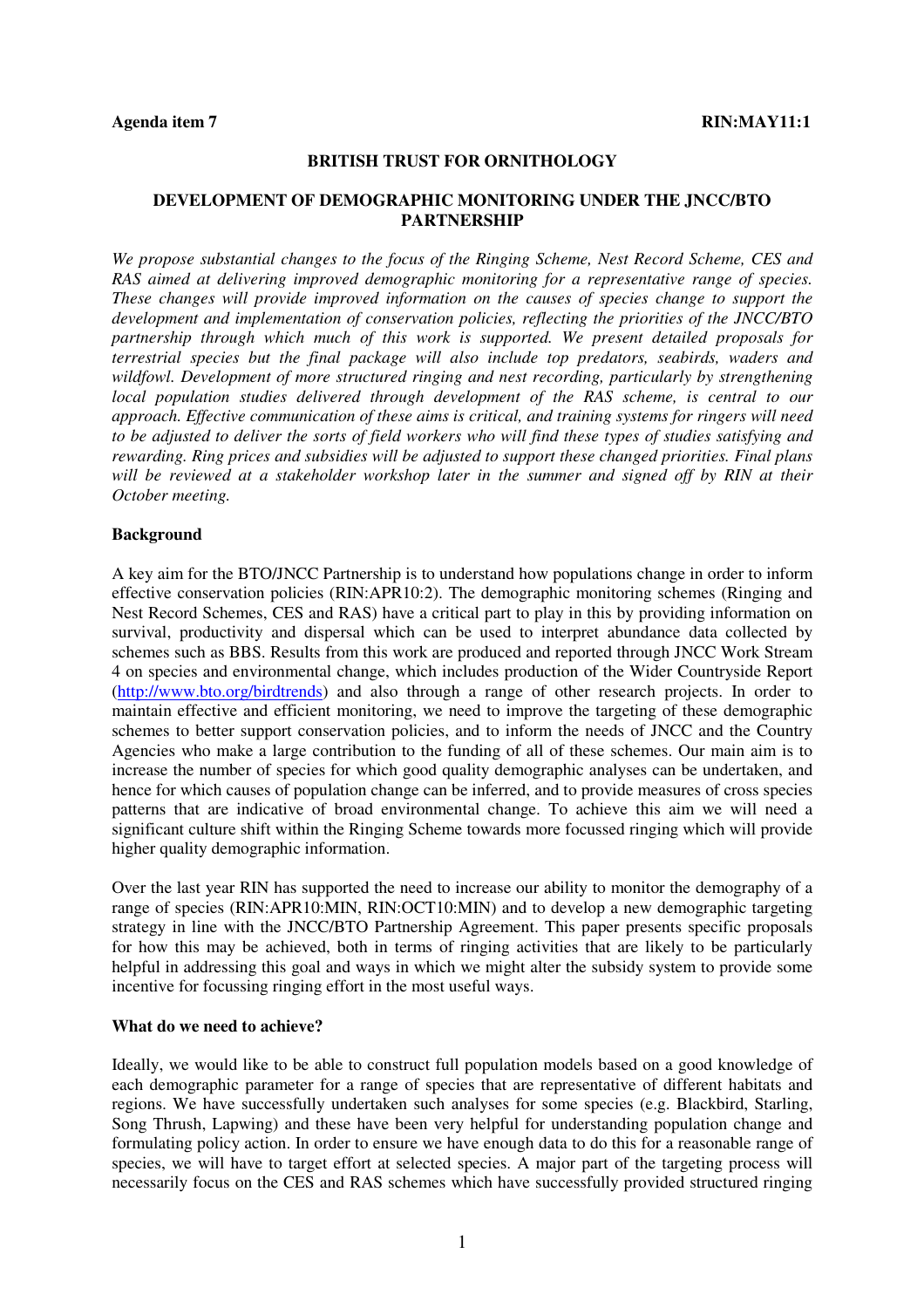data for a number of years. Structured effort will also benefit many other research uses to which the data may be put, since being able to control for variability between sites or years is often of key importance. For example, the condition of individual birds will vary between years due to weather so sampling heavily from one year may skew the results. The site based approach of CES and RAS also lends itself to collecting additional data to answer specific questions about the role of environmental factors; quantification of these has long been a key gap in our understanding of population change.

For convenience it is useful to consider five broad groups of species. The largest (and the primary focus of this paper, since it is these that most ringers will encounter) are terrestrial birds, mostly passerines. Additionally, we need to consider: top predators (which are sensitive to changes in wider food chains); seabirds, including gulls; wintering waders; and, finally, wildfowl. The challenges associated with monitoring each group are rather different. For seabirds, we are undertaking a similar exercise over the summer with JNCC, reviewing the feasibility and implementation of a demographic monitoring programme; we aim to incorporate the results of this into our demographic targeting strategy by the autumn. There is much work undertaken on top predators, both through ringing and nest recording and we need to consider how this may best contribute demographic information. Britain holds internationally important numbers of wintering waders and wildfowl. We have already reviewed survival monitoring of waders (BTO Research Report 469) and most wader ringing groups are already operating relatively structured ringing programmes for these species, although more effective co-ordination and analysis of results is needed. The numbers of wintering wildfowl that are ringed have declined in recent years and we will need to consider how best to address this in consultation with WWT, who have previously led much of the ringing of this group. We note that in Scotland there is interest in the development of Adaptive Harvest Management of waterfowl, particularly geese, following on from a recent review conducted by BTO Scotland. If such a system was to be developed it would require a significant ringing component.

There are three approaches that can help us achieve our aims: (i) providing training that fosters an ethos where ringers appreciate the value of systematic ringing and this becomes the 'ringing activity of choice' as it gives a deeper insight into local populations; (ii) providing guidance on the species that are of most value, advice and support on how best to approach them and timely feeding back of results so they are motivated to undertake the sometimes challenging work required and (iii) using the price of rings to encourage (and reward) the most valuable ringing. We have made some progress with addressing (i) in recent years, although there is still much that we can do; some particular priorities are highlighted below. Once we have a clear set of priorities in place we will need to review how to deliver training and recruitment that better support them. The second and third strands form the main focus of the rest of this paper.

## **What challenges are there?**

While there continues to be a role for general ringing and nest-recording, there is an increasing recognition that quantifying variation in demographic patterns is vastly easier with data collected in a structured fashion. Thus we need to continue the change from a Ringing Scheme where most of the activity involved general ringing to one where a higher proportion of activity is delivered through structured projects. This is likely to mean that we will mark fewer birds and that we will collect more recaptures and resightings per individual marked. There are a number of key sources of demographic data: the Nest Record Scheme, age ratios of captured birds, recaptures of ringed birds and (dead) recoveries of ringed birds. A common issue across all schemes is that of sampling biases. Although ideal, a nationally randomised sample of demographic monitoring sites (in the style of the BBS) is clearly not feasible; we do, though, have to give regard to issues of geographical representativeness, since landscapes, and hence presumably population processes, vary markedly over the country. Capturing this variation can be enormously helpful in interpreting variation in population trend, but, clearly, the number of recorders is a limiting factor.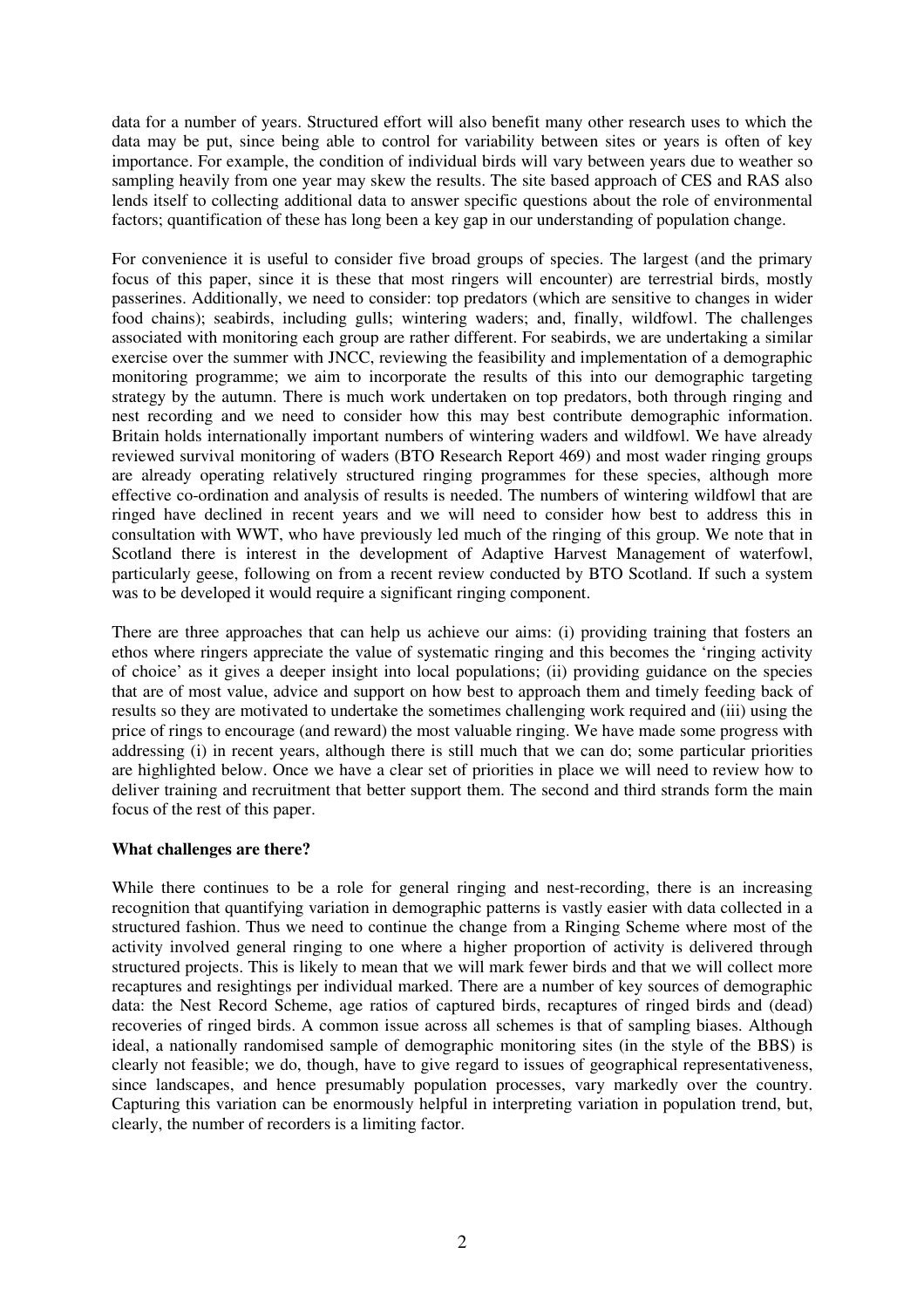*Nest Record Scheme*: Responsibility for this scheme has recently been transferred to RIN and priorities for developing its potential have been identified (RIN:APR10:1). These include:

- increasing the level of recording for common open-nesting species
- encouraging recorders to focus their efforts on particular species or sites to reduce the degree of sampling heterogeneity within the scheme
- promoting submission of multi-visit nest records by ringers of pulli.

We are actively implementing these measures and they appear to be proving successful with record numbers of nest records submitted in 2010; the forthcoming nest-finding guide should also help in this regard.

*Ring-recovery*: the finding and reporting of dead ringed birds has traditionally provided the main way of estimating survival rates and such data have been very valuable in diagnosing causes of population declines, for example of farmland birds. As birds can potentially be found anywhere, recoveries provide a good estimate of survival rates, particularly for immature birds which may disperse far from the site at which they were ringed. However, the frequency with which recoveries are reported to BTO HQ has declined enormously in the last few decades, compromising our ability to estimate annual survival probabilities in even common species. Introducing web-addresses on rings, and promotion of the www.ring.ac address should help stem, or even reverse this trend but there remains a real need to increase ring reporting rates further. However, the number of species for which ringrecoveries will generate useful survival estimates is likely to be limited: mostly to larger species and some passerines that are recovered in good numbers, e.g. blackbird, starling.

*Mark-recaptures*: Re-captures of ringed birds also provide an important way of estimating survival rates. These have the benefit that they can usually be generated in greater numbers than recoveries and the effort employed can be more easily quantified (or standardised) leading to a more robust dataset from which to estimate survival rates. Mark-recapture data can also be used to estimate recruitment (the number of new birds entering the breeding population). Although we have traditionally thought in terms of re-captures, all that is really needed is that identifiable individuals are re-encountered systematically; increasingly this may be through field readings of colour-marks or through the use of various tags. Standardising effort is extremely important, both because the analytical techniques used can be very sensitive to variation between individuals in their likelihood of recapture (probably more so than for ring-recovery data); this is why projects such as CES and RAS are so valuable. Because individual birds need to be recaptured to determine if they have survived, mark-recapture methods are generally less appropriate for estimating the overall survival of immature birds, since these have a propensity to disperse away from the ringing site (and this need not be very far), meaning they are no longer available for re-capture and so are assumed to be dead. However, measures of relative survival may still be useful in some cases. Colour-marking is increasingly used for certain species, mainly waders, wildfowl and large gulls. These have the potential to generate large numbers of re-sightings, however, the large degree of heterogeneity in re-sighting effort means that while they give useful descriptive information on movements, the majority are unlikely to be very useful for estimating survival rates, unless they are part of a well co-ordinated scheme.

## **How do we best direct effort?**

Based on discussion at the last RIN (RIN:OCT10:1) we have included a suggested list of species around which we should particularly encourage ringers to focus efforts (Annex 1). These species represent those for which we should be able to construct useful demographic models with either current information, or with some extra effort. While we will initially focus on national monitoring, it would greatly enhance our ability to understand population change if we are able to analyse regions or habitats separately, so the plan proposed here should be regarded as a minimum on which to build over the longer-term. Clearly, a major part of the targeting process will focus on the CES and RAS programmes which have successfully provided structured ringing data for a number of years. Although it is unlikely in the short-term that we will have sufficient data to construct full population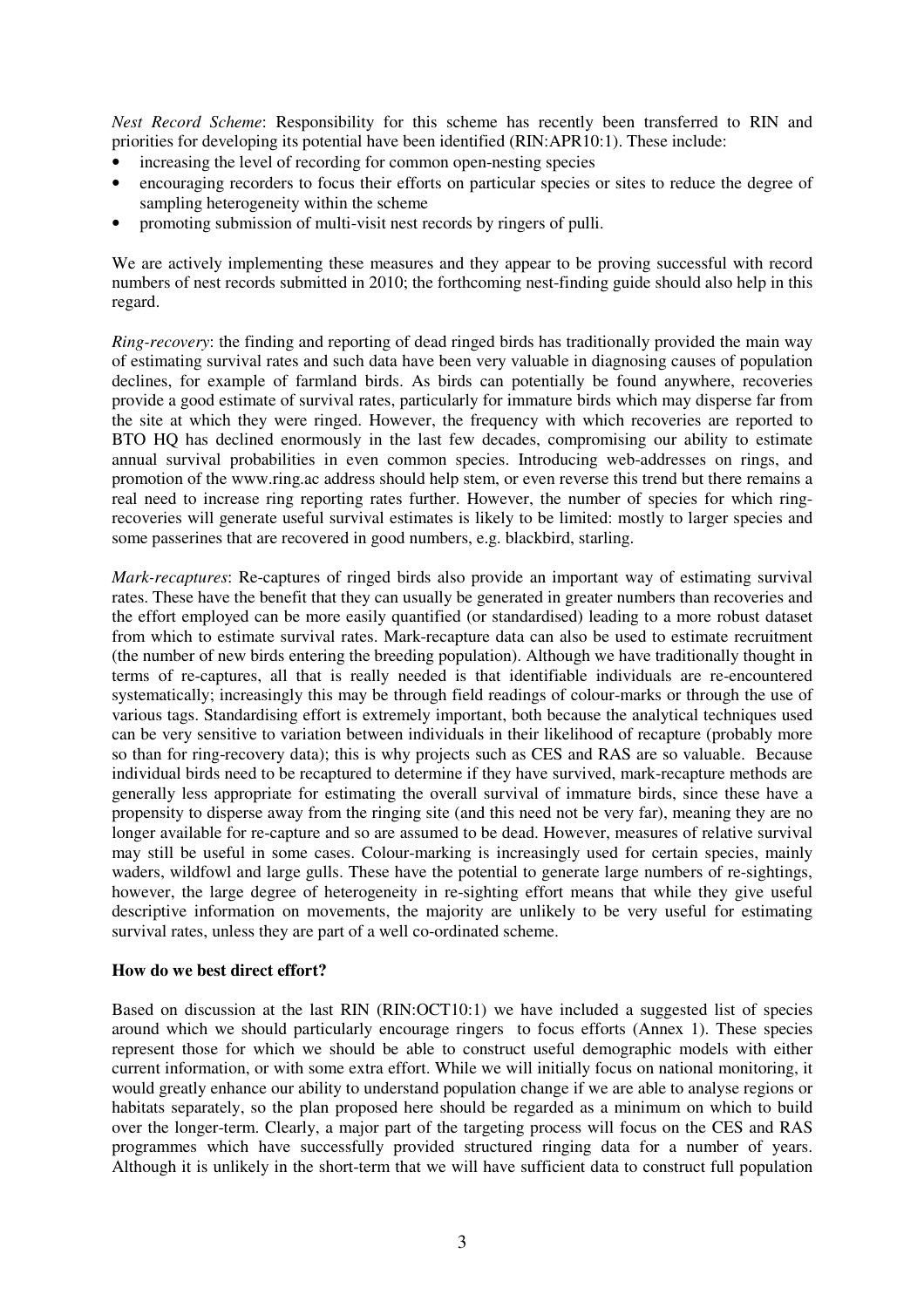models for species not on the list, the Ringing and Nest Recording Schemes may provide some useful demographic information, perhaps averaged over a span of years to help inform more basic population models. Where comprehensive population models are not available more basic models can still be helpful for exploring the likely consequences of proposed conservation strategies.

Suggested priorities for each scheme are:

# *Constant Effort Sites*:

- This scheme is operating well and provides extremely valuable data on a range of common, mostly scrub and woodland, species. We need to continue to promoting CES to at least maintain the number of sites operated in the face of site turnover and increase coverage, particularly in areas where there are few sites currently
- Increasing the range of species for which it provides good demographic estimates may be difficult as to do so may mean a need to increase the number of participating sites substantially. However, it may be possible to take a more targeted approach to new sites, focussing on habitats with species for which not quite enough birds are caught currently (e.g. Goldcrest, Coal Tit, Yellowhammer, Kingfisher and Great Spotted Woodpecker).
- It may also be worthwhile to strategically approach the larger land-owning organisations (e.g. Wildlife Trusts, water companies, MoD, National Trust) to facilitate operation of CES on those sites which they manage that contain suitable habitat in a coordinated fashion.
- We could consider the inclusion of garden/suburban CE sites. This is unlikely to increase the range of species covered significantly, but gardens do represent an important habitat for many species. We need to establish the value which conservation bodies such as JNCC and the Country Agencies place on data from these relatively artificial habitats.
- We have for some time encouraged group working at CES sites, and the handing on of sites to new ringers where this is needed to maintain continuity. This trend should be continued.

# *Re-trapping Adults for Survival*:

- This is where additional promotional and educational effort offers the greatest potential for increasing the range of species for which we have good demographic data. The focus of RAS, though, needs to shift from purely monitoring survival to a more integrated study of populations, for example by incorporating nest recording and/or simple counts (both of which are currently encouraged but not mandatory). We should change the name of the scheme to reflect this (as previously discussed, RIN:APR10:MIN).
- We should aim for a network of 10-12 sites for the range of species identified, though useful results can be achieved with 4-5, particularly if site turnover is low. This is ambitious, but has already been achieved for Sand Martin and Pied Flycatcher; key target species would be House Sparrow, House Martin, Swallow, Dipper, Marsh Tit, Tree Sparrow and perhaps Barn Owl.
- It is worth noting that for RAS studies, ringing may take place in the winter, providing that birds are re-sighted/re-encountered during the summer; indeed some studies, particularly of sparrows already do so. For some sedentary species (e.g. Marsh Tit, Willow Tit, House Sparrow, Tree Sparrow) it may be useful to consider RAS's which operate in winter and estimate betweenwinter (rather than between-summer) survival rates.
- We also need to encourage a group-based mentality to RAS (as we already do with CES) and foster the idea that projects may outlive their original creator, for example if they move away from an area.

## *General Ringing*:

• General ringing still has the potential to provide valuable recovery information and, especially for the larger common species (e.g. Mute Swan, Canada/Greylag Goose, Woodpigeon, Barn Owl) we are likely to receive sufficient dead recoveries to produce temporal trends in survival rates. For most passerines, which are recovered in far fewer numbers, we are unlikely to generate enough recoveries to estimate survival in this way. However, recent work using Age Specific Totals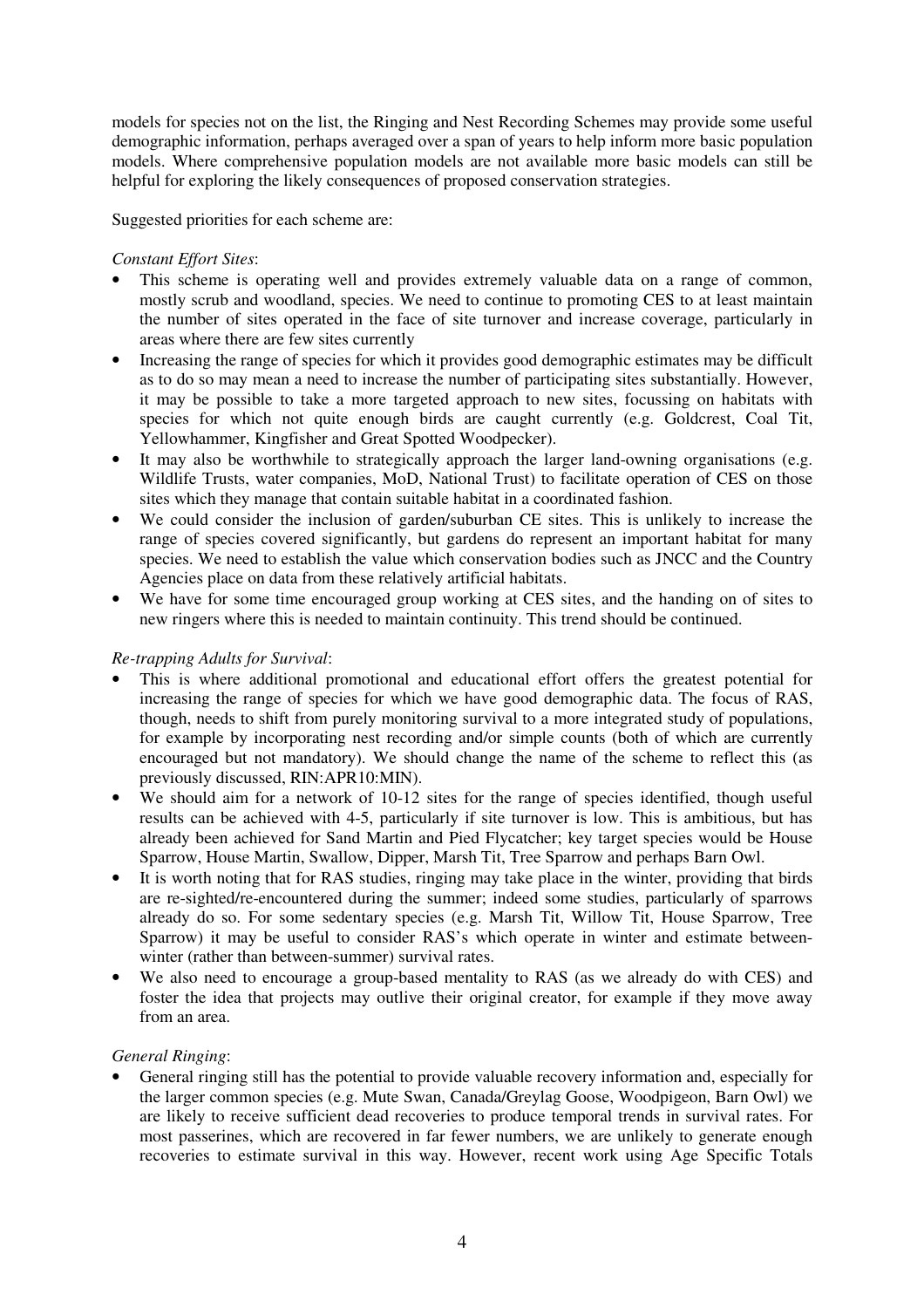shows this may be possible for at least some species, including Blackbird, Starling, Swallow and Greenfinch.

- Many ringers already undertake their ringing in a semi-standardised fashion and/or record effort (e.g. in terms of net-foot hours). We are investigating whether such sites can be identified and whether they provide sufficiently good-quality data to estimate survival rates or other demographic parameters, though staff resources are currently limited. This may be only the way to generate estimates for widely dispersed species that may never be caught in sufficient numbers on CE sites. There may be merit in collecting some simple effort based information for such sites, although surrogates such as time between first and last captures might also be considered. However, collection of such semi-standardized data should not be seen as an alternative to effective development of CES and RAS.
- In some species, birds caught in the spring can be aged as 5 or 6, which may provide a useful index of recruitment of young birds into the breeding population. This key demographic parameter integrates productivity and first-year survival, the latter of which can be extremely difficult to estimate independently.

## *Nest Recording*

- We should continue efforts to promote recording of open-nested species, particularly those listed in Annex 1 and as part of RAS studies. This need not be by the RAS ringer - targeted recruitment of new nest recorders to areas at which RAS studies are also running is already being undertaken and we will continue this as a priority in future.
- We will also continue to promote the value of systematic nest recording.

If all of these approaches are successful we should aim to provide useful demographic interpretation of population change for about half of the species for which numbers are monitored by BBS. These will cover a wide range of species, including a good number of species of current conservation concern (16 on the Amber list and 8 on the Red list) and birds indicative of particular habitats. The following table summarises the number of species for which we aim to estimate each of the key demographic parameters; productivity and adult survival are much easier to collect data on than juvenile survival or recruitment:

|                            | <b>Nest</b><br><b>Success</b> | Productivity | <b>Immature</b><br><b>Survival</b> | Recruitment    | <b>Adult</b><br><b>Survival</b> | <b>Total</b> |
|----------------------------|-------------------------------|--------------|------------------------------------|----------------|---------------------------------|--------------|
| <b>Conservation status</b> |                               |              |                                    |                |                                 |              |
| Green                      | 28                            | 22           |                                    | 10             | 27                              | 29           |
| Amber                      | 16                            | 6            |                                    | 3              | 17                              | 16           |
| Red                        | 7                             | 5            | 3                                  |                | 7                               | 8            |
| Habitat                    |                               |              |                                    |                |                                 |              |
| Farm                       | 9                             | 6            |                                    | 2              | 8                               | 9            |
| Wood                       | 21                            | 18           | 3                                  | 8              | 20                              | 21           |
| Wetland                    | 7                             | 5            | 3                                  | $\overline{2}$ | 9                               | 9            |
| Upland                     | 3                             | $\theta$     | 0                                  | $\overline{2}$ | 4                               | 4            |
| <b>Predator</b>            | 6                             | 3            | 3                                  | 3              | 6                               | 6            |
| <b>Migrant</b>             | 17                            | 10           |                                    | $\overline{2}$ | 18                              | 18           |
| <b>TOTAL</b>               | 51                            | 33           | 11                                 | 14             | 51                              | 53           |

**RIN are asked to comment on the above proposals and suggest any other methods by which we might foster more demographically oriented ringing and nest recording.**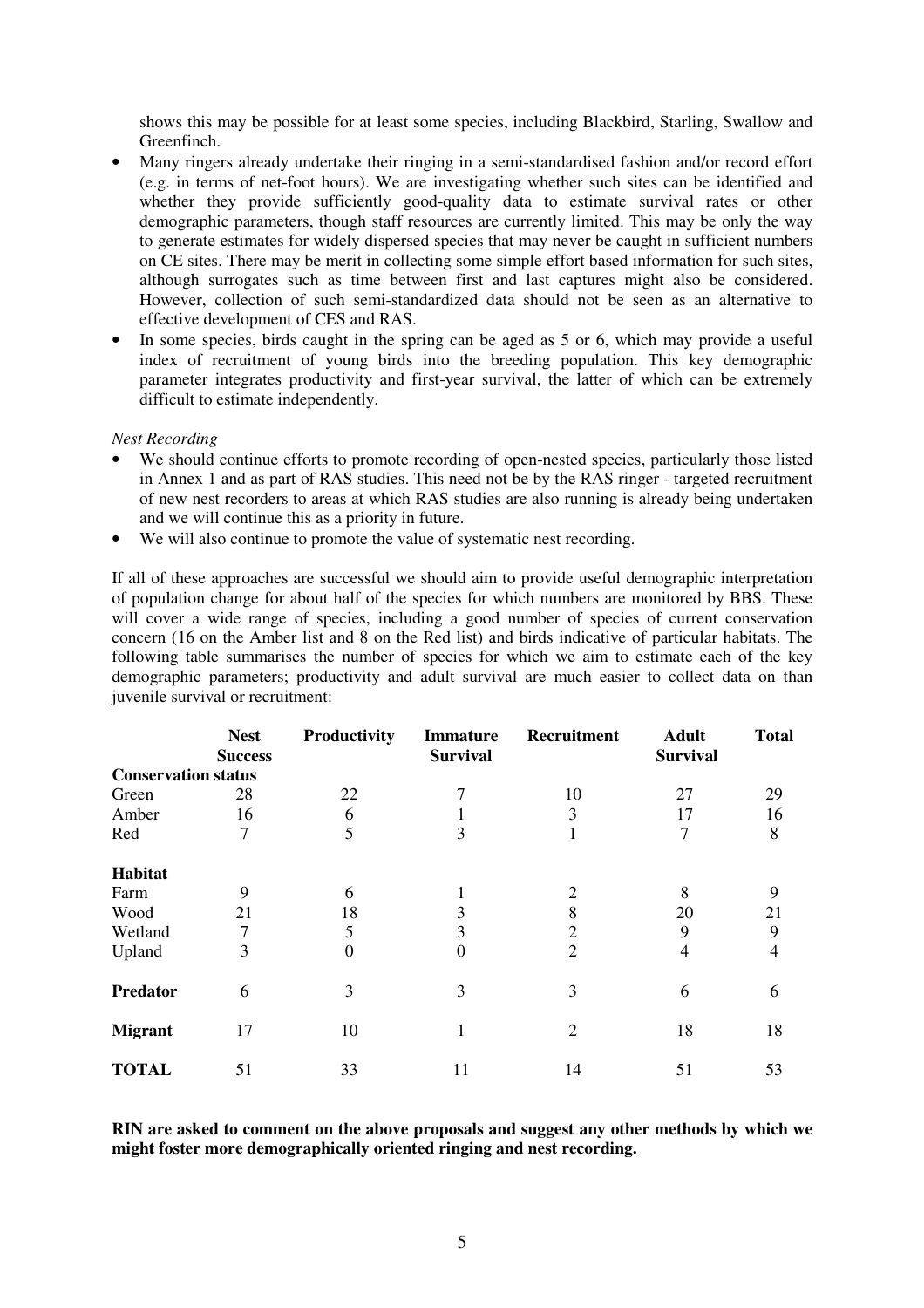## **How do we achieve this?**

Although these ideas have been much discussed over the last few years we still have a big job to do in selling them to ringers! Many ringers may not appreciate being asked to change their patterns of ringing activities, though at least some, particularly newly qualified C ringers, are keen for direction to make their ringing as valuable as possible. Many will have other commitments during the breeding season (including other BTO surveys) and at least some think the amount of commitment, both within a season and the need to maintain the effort over a number of years, daunting.

We need to think holistically about how we train ringers in such a way that they appreciate the value of structured ringing. In particular promoting the value of RAS will be of key importance. While the fieldwork may be challenging and the commitment daunting, those that do undertake their ringing in this way generally gain immense satisfaction from getting to know 'their' birds in detail. Furthermore, effective team working can provide high quality results based on modest inputs from each of the contributing individuals. We are already tackling this through a number of initiatives, such as:

- developing information 'packs' aimed at T's and newly qualified C's
- planning regional workshops providing practical advice and networking opportunities for "demographic" ringers
- significantly revising and updating the CES/RAS pages on the website, which would include producing specific guidance on how best to catch/re-sight each species.

Currently, ringing that provides data of strategic importance, is encouraged by the provision of RING subsidies which reduce the cost of ringing of target species. Currently these are provided to ringers in two forms: a ring *subsidy* whereby the rings are sold at a cheaper price because most (or all) of the species taking that ring size are of particular interest (e.g. B rings cost £22.75 per 100, whereas B+ rings cost only £8.00 per 100, reducing the up-front cost to the rimger) and a ring *refund* where an amount is returned to the ringer if they ring species of interest (essentially those on the Red and Amber lists, seabirds and top predators), ring birds as part of CES or RAS, or submit data electronically. These pots of money are not separate so we could, for example, invest less in subsidies and more in refunds to communicate a clearer message. However, the total funding available will not increase and JNCC have already indicated that they would like to reduce their total investment in demographic monitoring of seabirds, which spans both colony-specific studies (some by professionals) and large-scale ringing by volunteers. Therefore our overall package for ring prices and subsidies will have to balance the books, so if we increase support for one area we will need to reduce support elsewhere.

We propose that the refunds are altered to reflect the priorities outlined above. Subsidising ring prices makes a big difference to the number of seabirds, waders and wildfowl ringed annually, as these rings are costly. We should consider changes to both ring subsidies and ring refunds; alterations to the former (which affect the up-front cost of buying rings) may be more controversial than the latter. Any revised scheme needs to be simple to administer. We suggest the following options:

- A refund equivalent to the current cost of rings used as part of CES.
- A refund equivalent to the current cost of the rings for new birds per year (i.e. including re-traps) for RAS projects (currently a refund is given on *new* rings only).
- Refunds on pulli ringed for which a multi-visit nest record is submitted, possibly including at least one visit at the egg stage?
- Consider grants for undertaking CES and/or RAS especially to C ringers, though ideally we would need some surety that they were going to continue in the longer-term. These might be targeted to purchase of equipment – not only of nets etc. but technology like PIT readers to facilitate 'retraps'.
- Consider refunds for those species listed in Annex 1 as likely to generate sufficient ring recoveries ringed during the breeding season (i.e. Barn Owl, Canada/Greylag Goose, Grey Heron, Mute Swan, Woodpigeon); these are also the species for which costs are likely to be greatest.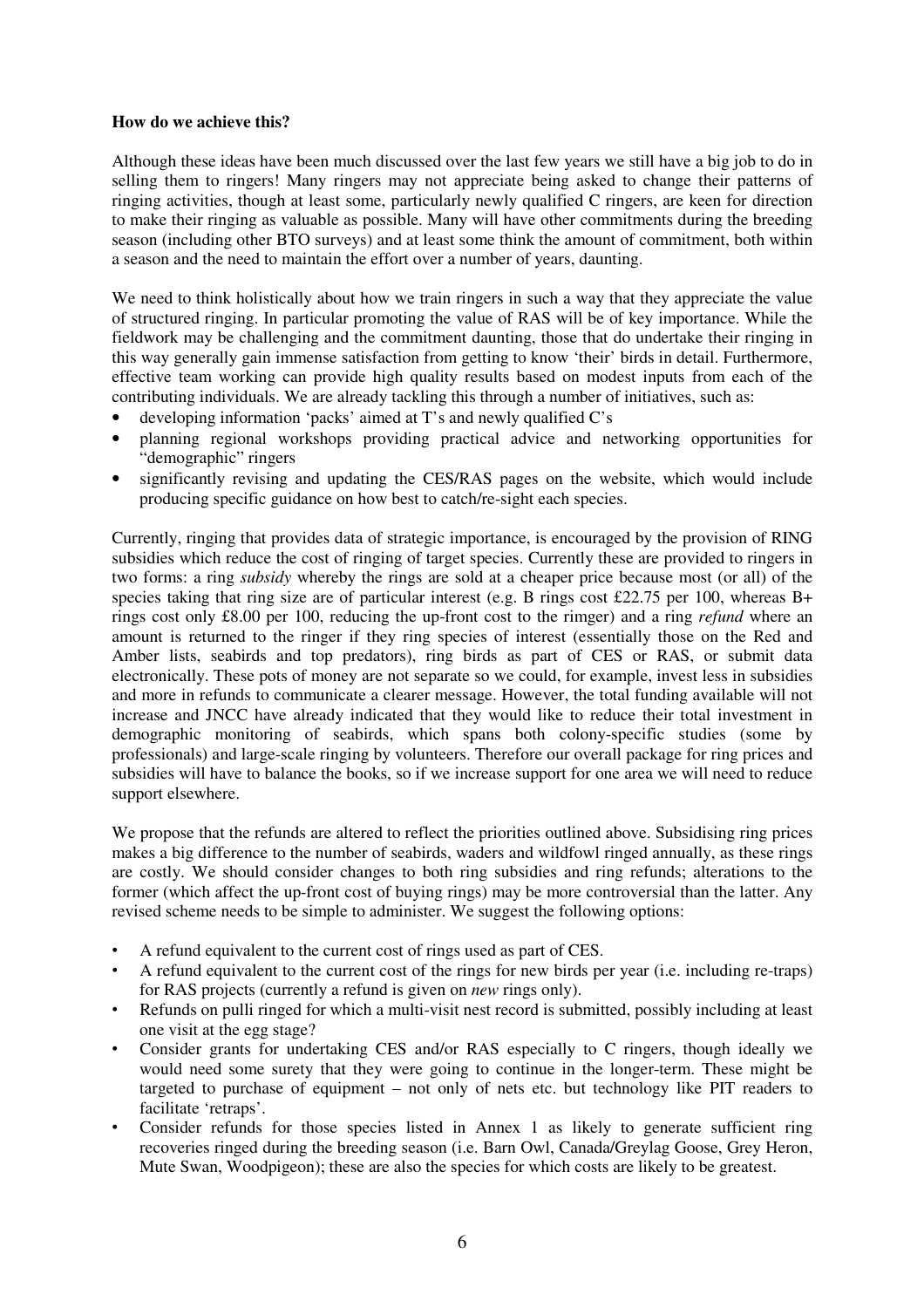- Continue subsides for seabirds, waders and wildfowl, which are also the most expensive species to ring. Review subsidies for raptor ringing.
- Discontinue subsidies for the ringing of Red and Amber list species.
- Remove the computerisation refund as almost everyone does so, and data need to be submitted electronically and on time to attract a refund anyway.

Detailed financial planning will depend on how we handle the non-passerine groups that take relatively expensive rings. So we cannot put forward detailed plans until work on these groups is further advanced.

# **RIN are asked to comment on these proposals and suggest alternatives, bearing in mind that total resources are limited.**

Following this meeting of RIN we will, taking account of any suggestions raised, collate a set of proposals for targeting ringing effort in the medium-term. We will then hold a stakeholder workshop in the late summer to invite views from the key users of our results. This will include representatives from JNCC, the Country Agencies, RSPB and others. Members of RIN will also be invited to the workshop. Following this discussion the proposals will be agreed with JNCC and brought to the next RIN meeting in October and, subject to their approval, formally launched at the Swanwick conference in December. We would then expect substantial changes in data gathering priorities within the ringing Scheme and the associated ring subsidy system to be implemented in early 2012.

# **Rob Robinson, Jacquie Clark and Stephen Baillie 21 April 2011**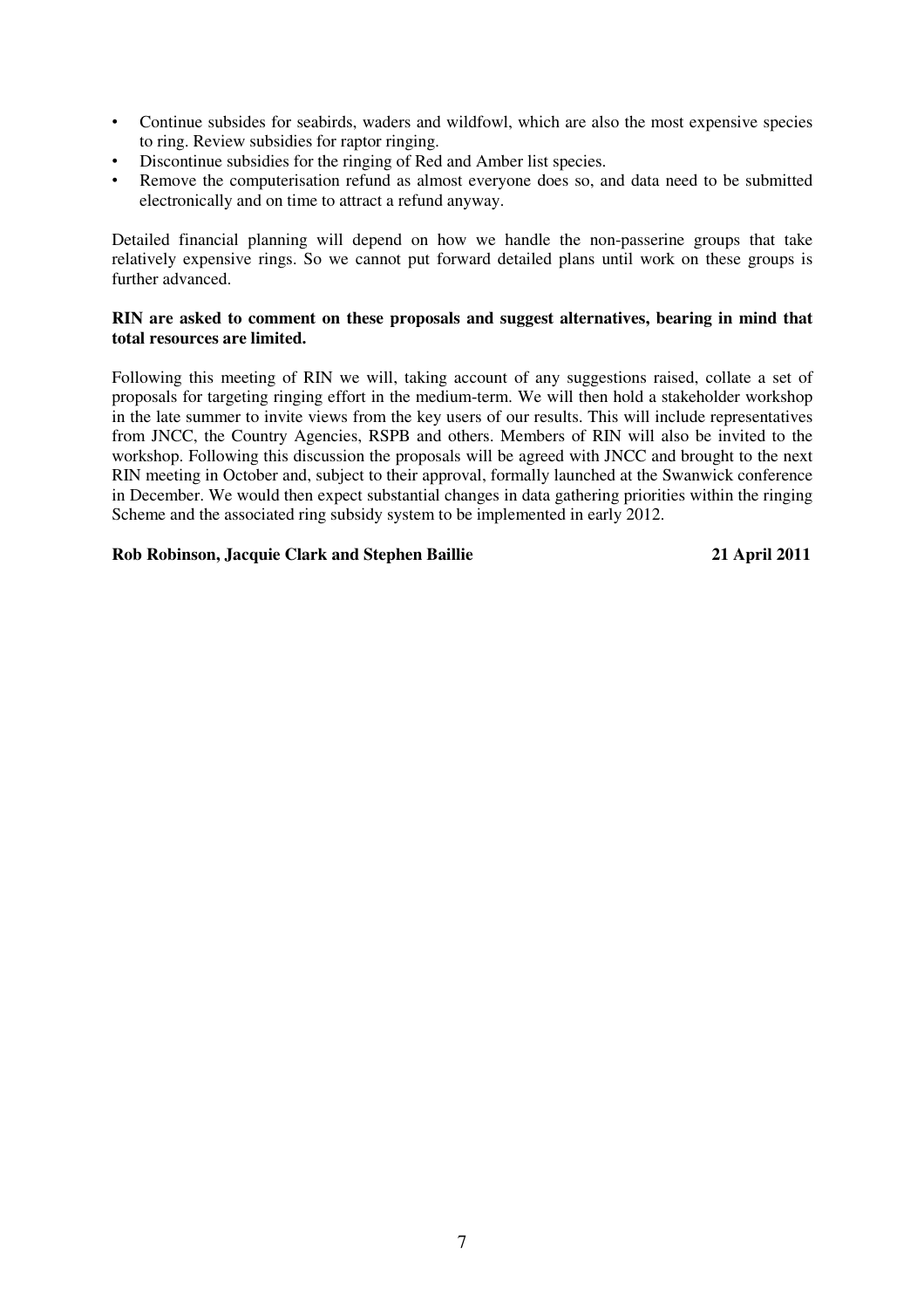### **Annex 1. Proposed List of Priority Species for Demographic Monitoring.**

Table 1 lists the 52 species we propose form a core list for which we should encourage co-ordinated effort to facilitate national monitoring of demographic parameters. For all of these species we have population trend data from BTO/JNCC/RSPB BBS. For 22 species (marked by an asterisk, \*) we already have a reasonable data for most of the key demographic parameters, for 10 species (marked by a question mark, ?) collecting data across all or most of the parameters is likely to be challenging, so these should perhaps form a lower priority. This leaves 20 species which should be seen as key priorities for expanding ringing effort from a demographic point of view.

For each species we identify the schemes contributing data to each of the key demographic parameters. These parameters are:

- Nest Success: success (in terms of number of chicks fledged) per breeding attempt, mostly from the Nest Record Scheme
- Productivity: Number of young produced per season, i.e. incorporating multiple attempts and a possibly component of post-fledging survival.
- Immature Survival: For passerines, typically the survival probability from ringing as fully-fledged juveniles to entry into the breeding population the following summer (note that this excludes 'post-fledging survival, ie the probability that a bird will survive from fledging to be a free-flying juvenile available for capture, which may be low since mortality at this stage is significant). This will typically be lower than adult survival, and may well show different temporal variation. Some species (esp. larger and non-passerine species) do not breed in their first year, so may need to consider survival over multiple years.
- Recruitment: The probability that a fledged juvenile enters the breeding population,, it thus combines the Productivity and Immature Survival estimates.
- Adult Survival: Survival of birds of breeding age from year to year, usually measured from one breeding season to the next.

Note that Recruitment, Productivity and Nest Success all measure the reproductive output of the population, but at different stages. They are thus likely to be related, but one or other parameter may be easier to measure in any particular species. In some senses recruitment is the key demographic measure of reproductive output, but being able to estimate the others provides greater insights into demographic mechanisms affecting population change.

For each parameter we have listed the scheme that will contribute data to estimate the parameter and, for most schemes, an indicative number of records received currently. Schemes entered in capitals currently supply a 'reasonable' amount of data, those entered in lower case currently supply less and are thus priorities for directing effort. These are:

- NRS: Nest Record Scheme The number indicates the number of nest records contributing towards the estimate of fledglings per attempt (fpba) each year (averaged over the last five years) presented in the Wider Countryside Report (WCR). This is usually the lowest of the individual parameters contributing to it (typically failures at the egg-stage). Note for waders, geese and swans are nidifugous thus present particular challenges. Note also that for some species (eg Sand Martin) most records come from one or a few sites.
- CES: Constant Effort Sites Numbers indicate the mean number of sites contributing to productivity each year and the total number of sites contributing to survival rates, both presented in the WCR. Note estimating survival rates requires a good number of adult birds caught on each site, so the number of sites contributing is generally (much) smaller than for productivity or abundance.
- RAS: Re-trapping Adults for Survival Number of sites that have contributed sufficient data to estimate survival rates. These currently do not appear in the WCR, but will do so soon. See the main text for discussion of future development of RAS, which is really just structured ringing focussing on a particular species, preferably with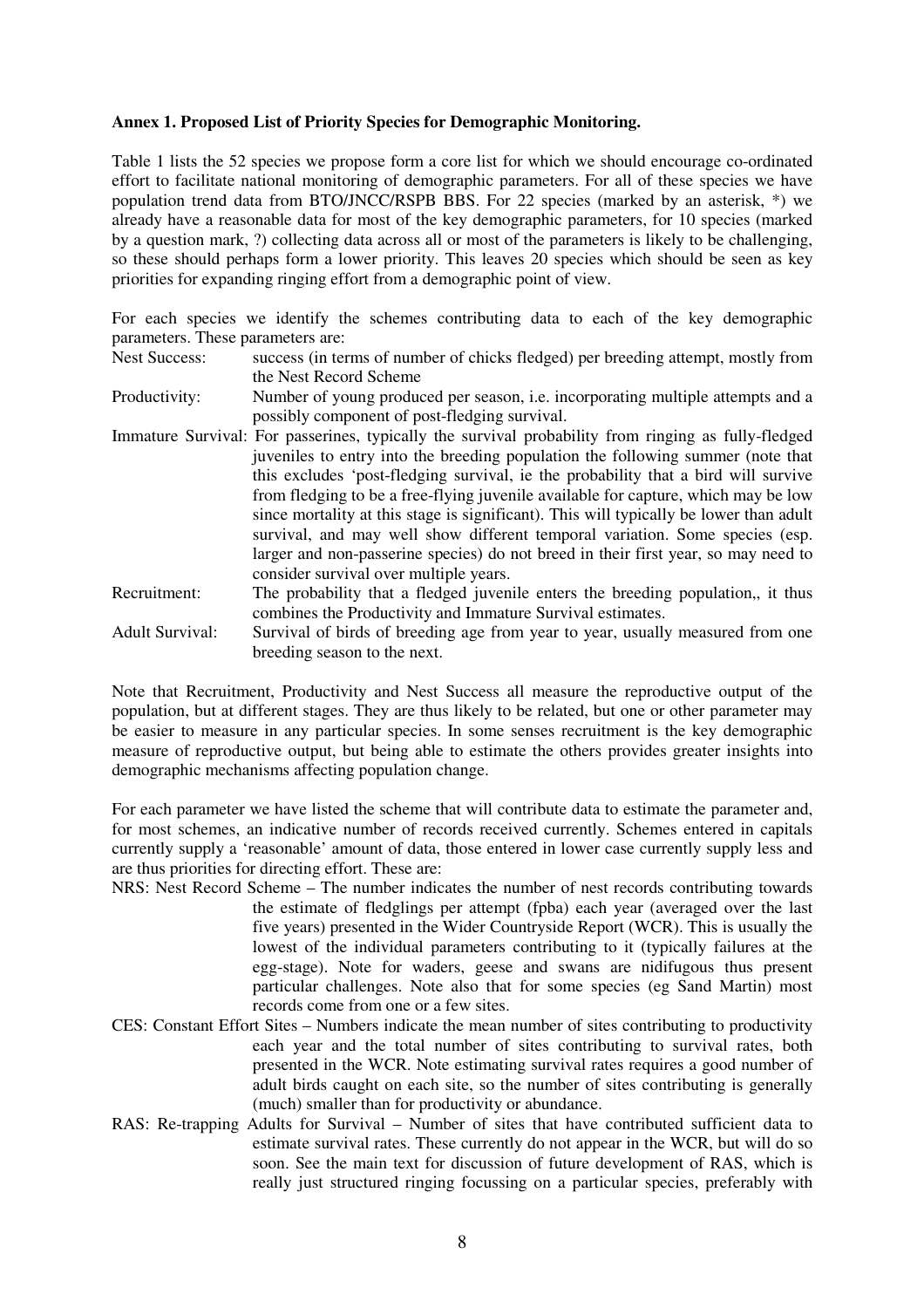elements of nest and population recording. It is likely to be most suitable for those species occurring in particular habitats at reasonably high density, or which are attracted to nest-boxes.

RING: General ringing – for larger species recoveries can be used to estimate immature and adult survival. No indication of sample size is given since effectiveness is quite hard to capture in a simple single measure. For species ringed mostly as pulli (e.g. Barn Owl, Grey Heron) estimating adult survival is likely to be harder. For some species it may be possible to use the ratio of 5's to 6's caught in the spring to provide a measure of recruitment into the breeding population, but this hasn't yet been tested.

Table 2 lists these species according to various criteria. BoCC indicates species on the latest Red (R) or Amber (A) lists. BBS gives the population trend from the BBS over the period 1995-2008 (which is that given in the latest annual report). Farm Woodland and Wetland indicate species contributing to each of these UK Biodiversity Indicators, Upland indicates those species contributing to the SNH Biodiversity indicator for that habitat. The final two columns indicate species that are either top predators or which migrate to Britain to breed (from southern Europe or Africa).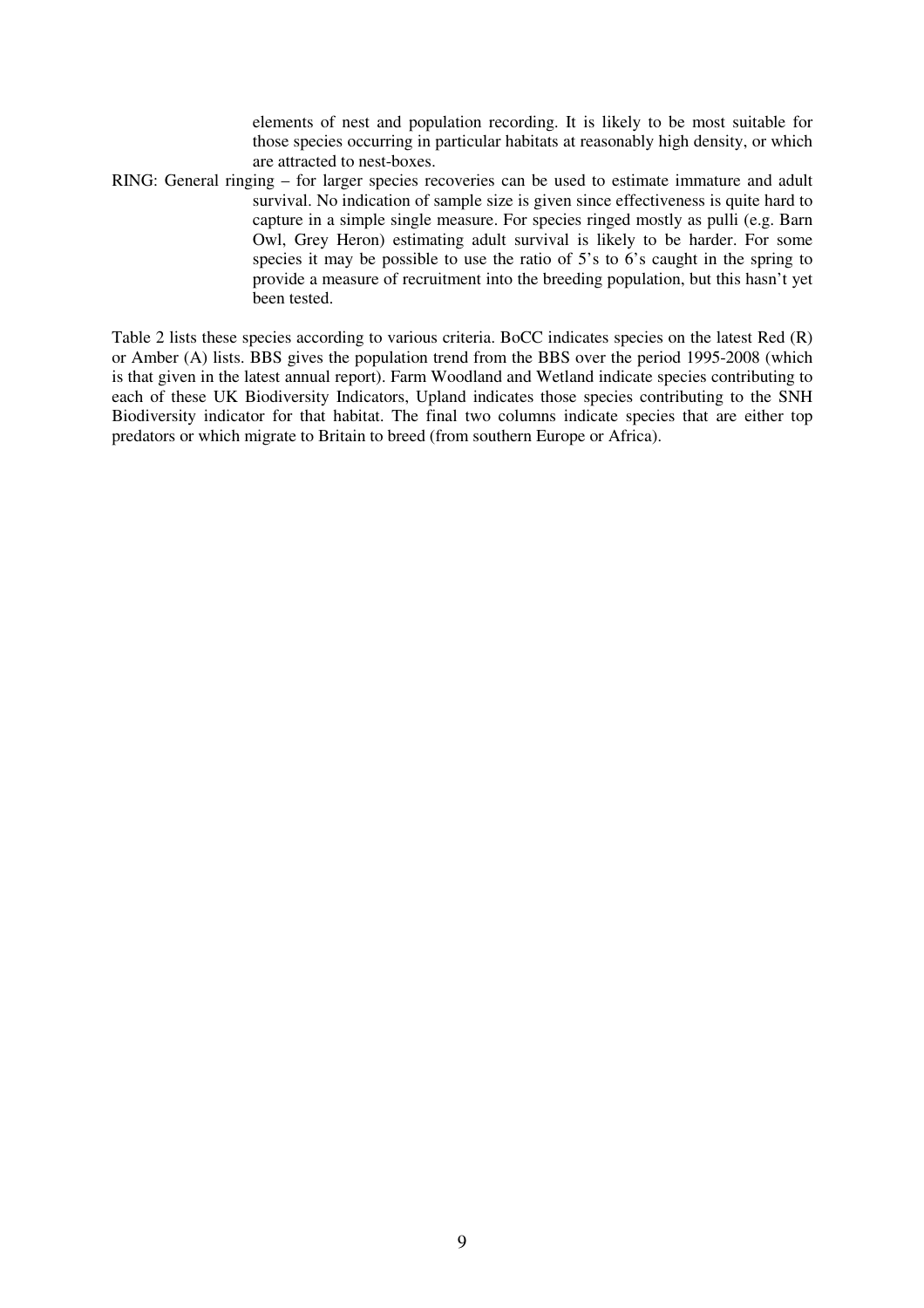|                     | <b>Nest Success</b> | Productivity         | <b>Immature Survival</b> | Recruitment | Ad Survival    | Priority    |
|---------------------|---------------------|----------------------|--------------------------|-------------|----------------|-------------|
| Barn Owl            | <b>NRS</b> (84)     | ras                  | <b>RING</b>              |             | ring           | <b>RING</b> |
| *Blackbird          | NRS (245)           | CES (101)            | <b>RING</b>              | ring/ces    | RING/CES (141) |             |
| *Blackcap           | nrs(36)             | CES (97)             |                          |             | CES (104)      | <b>NRS</b>  |
| *Blue Tit           | NRS (834)           | <b>NRS/CES (102)</b> |                          | ring/ces    | CES (98)       |             |
| Bullfinch           | nrs(11)             | CES (84)             |                          | ring/ces    | CES (77)       | <b>NRS</b>  |
| ?Canada Goose       | nrs (not input)     | nrs                  | ring                     |             | ring           | <b>RING</b> |
| *Chaffinch          | <b>NRS</b> (54)     | <b>NRS/CES (84)</b>  |                          | ring/ces    | CES (59)       |             |
| *Chiffchaff         | nrs(45)             | CES (89)             |                          |             | CES(48)        | <b>NRS</b>  |
| ?Collared Dove      | nrs(37)             |                      |                          | Ring        | ras $(0)$      | <b>RAS</b>  |
| Com. Sandpiper      |                     |                      |                          | Ras         | ras $(2)$      | <b>RAS</b>  |
| Dipper              | <b>NRS</b> (68)     |                      |                          | Ras         | ras $(2)$      | <b>RAS</b>  |
| *Dunnock            | <b>NRS</b> (65)     | CES (101)            |                          |             | CES (112)      |             |
| *Garden Warbler     | nrs(11)             | CES (78)             |                          |             | CES(48)        | <b>NRS</b>  |
| *Great Tit          | <b>NRS</b> (712)    | <b>NRS/CES (101)</b> |                          | ring/ces    | CES $(67)$     |             |
| Greenfinch          | nrs(41)             | CES(46)              |                          | ring/ces    | ring           | NRS/CES     |
| *Grey Heron         | $nrs \leqslant 10$  |                      | <b>RING</b>              |             | <b>RING</b>    | NRS/RING    |
| ?Grey Wagtail       | nrs(27)             |                      |                          |             | ras $(0)$      | NRS/RAS     |
| ?Greylag Goose      | nrs (not input)     | nrs                  | ring                     |             | ring           | NRS/RING    |
| <b>House Martin</b> | $nrs \approx (210)$ |                      |                          |             | ras $(4)$      | <b>RAS</b>  |
| House Sparrow       | <b>NRS</b> (99)     |                      |                          |             | ras $(5)$      | <b>RAS</b>  |
| Jackdaw             | <b>NRS</b> (65)     | <b>NRS</b>           |                          |             | ras $(0)$      | <b>RAS</b>  |
| *Kestrel            | NRS(51)             |                      |                          | ras         | ras $(0)$      | NRS/RAS     |
| ?Lapwing            |                     |                      | <b>RING</b>              |             | <b>RING</b>    | <b>RING</b> |
| Les. Whitethroat    | $nrs \leqslant 10$  | CES(54)              |                          |             | CES(14)        | <b>NRS</b>  |
| Linnet              | <b>NRS</b> (53)     | ces(20)              |                          |             |                |             |
| Little Owl          | nrs(28)             |                      |                          | ras         | ras $(0)$      | NRS/RAS     |
| Long-tailed Tit     | nrs(41)             | <b>CES</b> (86)      |                          |             |                | <b>CES</b>  |
| Marsh Tit           | nrs(16)             | ras                  |                          |             | ras $(1)$      | <b>RAS</b>  |
| ?Meadow Pipit       | nrs(10)             |                      |                          |             | ras $(0)$      | NRS/RAS     |

**Table 1.** Coverage by Scheme and Priorities for Development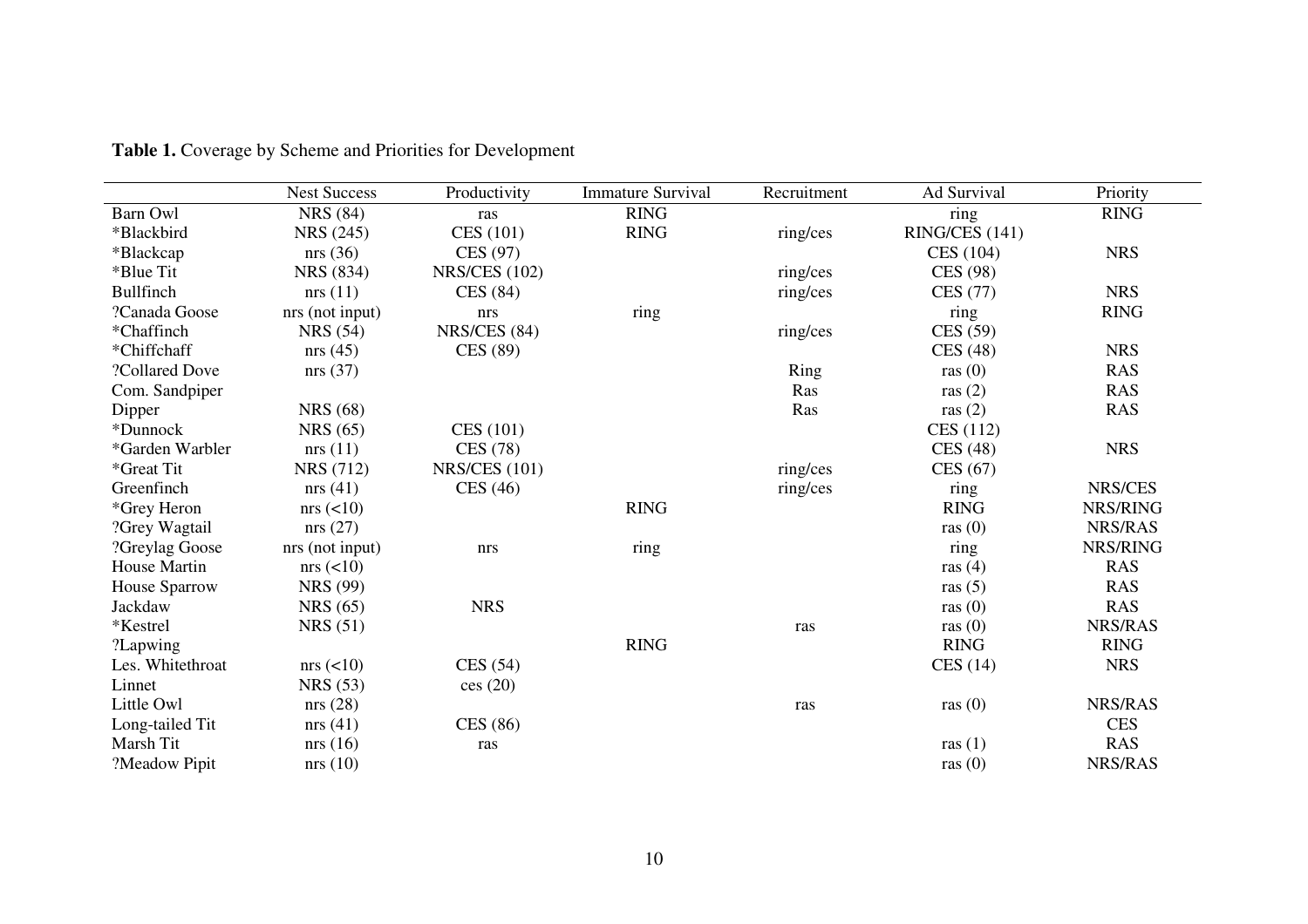|                   | <b>Nest Success</b> | Productivity    | <b>Immature Survival</b> | Recruitment | Ad Survival     | Priority        |
|-------------------|---------------------|-----------------|--------------------------|-------------|-----------------|-----------------|
| *Mute Swan        | nrs(24)             | nrs             | <b>RING</b>              |             | <b>RING</b>     | <b>NRS</b>      |
| ?Nightingale      | $nrs \leqslant 10$  |                 |                          |             | ces(4)          |                 |
| *Pied Flycatcher  | <b>NRS</b> (357)    |                 |                          | ras         | <b>RAS</b> (12) | RAS (occupancy) |
| Redstart          | nrs(32)             |                 |                          |             | ras $(0)$       | <b>RAS/NRS</b>  |
| *Reed Bunting     | nrs(14)             | CES(61)         |                          |             | CES(43)         | <b>NRS</b>      |
| *Reed Warbler     | <b>NRS</b> (110)    | CES(61)         |                          |             | CES(84)         |                 |
| *Robin            | <b>NRS</b> (102)    | CES(101)        |                          |             | CES(67)         |                 |
| Sand Martin       | <b>NRS</b> (70)     | ras             |                          |             | <b>RAS</b> (17) |                 |
| *Sedge Warbler    | $nrs \leqslant 10$  | CES(71)         |                          |             | CES (96)        | <b>NRS</b>      |
| *Song Thrush      | NRS (115)           | <b>CES</b> (90) | ring                     | ring/ces    | RING/CES (36)   |                 |
| ?Sparrowhawk      | nrs(15)             | nrs             | ring                     |             | ring            |                 |
| *Starling         | nrs(48)             | ras             | <b>RING</b>              |             | RING/ras(1)     |                 |
| <b>Stock Dove</b> | <b>NRS</b> (141)    |                 |                          |             | ras $(0)$       | <b>RAS</b>      |
| Stonechat         | nrs(41)             | ras             |                          |             | ras $(1)$       | <b>RAS</b>      |
| ?Spot. Flycatcher | nrs(39)             |                 |                          |             | ras $(0)$       |                 |
| *Swallow          | <b>NRS</b> (749)    |                 |                          |             | ras $(7)$       | <b>RAS</b>      |
| Tawny Owl         | <b>NRS</b> (83)     | <b>NRS</b>      |                          | ras         | ras $(0)$       | <b>RAS</b>      |
| Tree Sparrow      | <b>NRS</b> (639)    | ras             |                          |             | ras $(0)$       | <b>RAS</b>      |
| Wheatear          | $nrs \leqslant 10$  |                 |                          |             | ras $(2)$       | NRS/RAS         |
| ?Whinchat         | $nrs \leqslant 10$  |                 |                          |             | ras $(1)$       | NRS/RAS         |
| *Whitethroat      | nrs(19)             | CES(75)         |                          |             | CES (49)        | <b>NRS</b>      |
| *Willow Warbler   | nrs(17)             | CES (98)        |                          |             | CES (133)       | <b>NRS</b>      |
| Wood Pigeon       | <b>NRS</b> (64)     |                 | ring                     |             | ring            | NRS/RING        |
| *Wren             | <b>NRS</b> (59)     | CES (102)       |                          |             | CES (108)       |                 |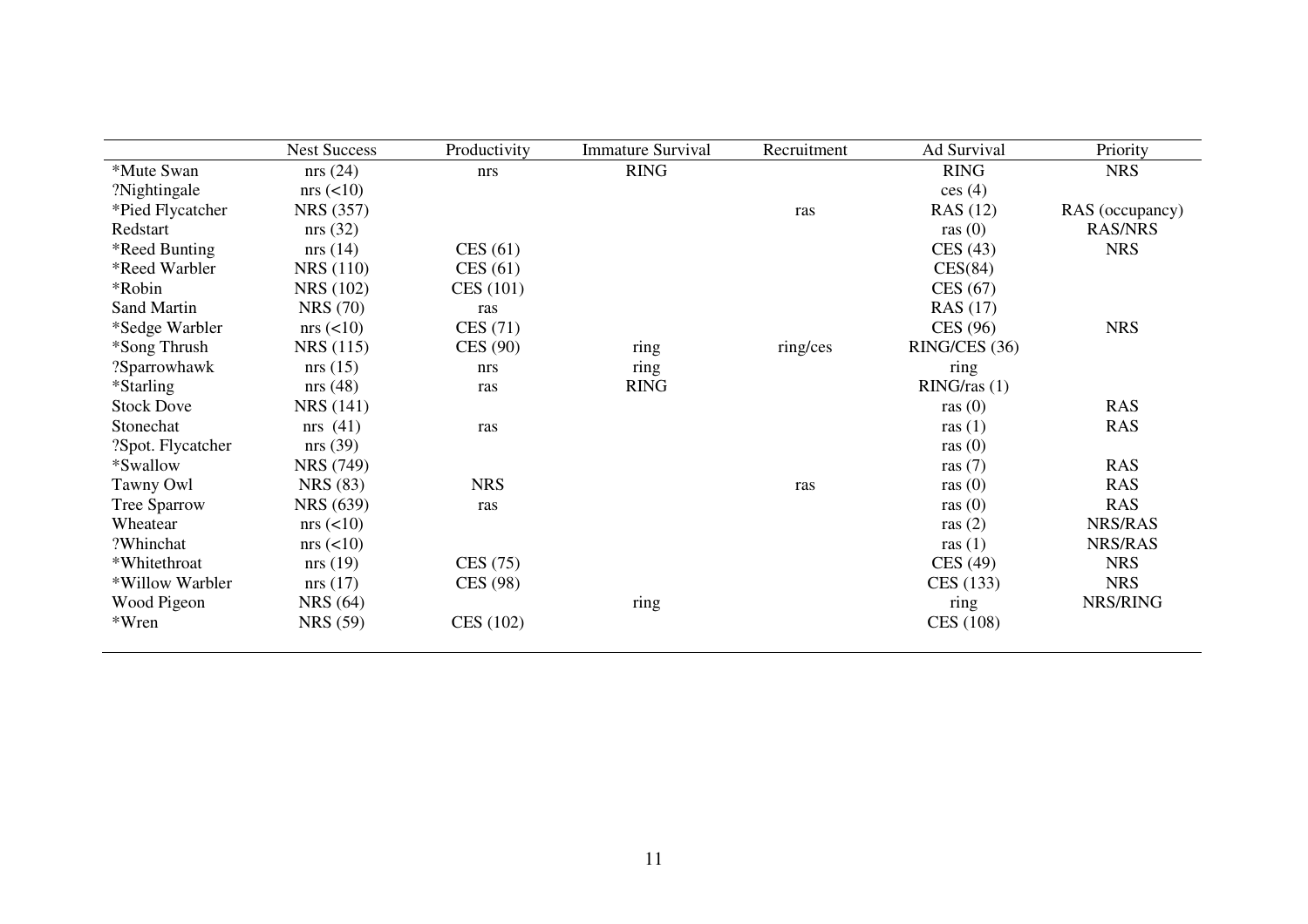|                      | <b>BoCC</b>  | <b>BBS</b> | Farm        | Wood         | Wetland     | Upland      | <b>Top Predator</b> | Migrant     |
|----------------------|--------------|------------|-------------|--------------|-------------|-------------|---------------------|-------------|
| Barn Owl             | $\mathbf{A}$ | $+464$     |             |              |             |             | Y                   |             |
| Blackbird            |              | $+26$      |             | $\mathbf Y$  |             |             |                     |             |
| Blackcap             |              | $+61$      |             | Y            |             |             |                     | $\mathbf M$ |
| <b>Blue Tit</b>      |              | $+1$       |             | $\mathbf Y$  |             |             |                     |             |
| Bullfinch            |              | $-8$       |             | $\mathbf{Y}$ |             |             |                     |             |
| Canada Goose         |              | $+106$     |             |              |             |             |                     |             |
| Chaffinch            |              | $+9$       |             | $\mathbf Y$  |             |             |                     |             |
| Chiffchaff           |              | $+43$      |             | $\mathbf Y$  |             |             |                     | $\mathbf M$ |
| <b>Collared Dove</b> |              | $+26$      |             |              |             |             |                     |             |
| Com. Sandpiper       | $\mathbf{A}$ | $-15$      |             |              | $\mathbf Y$ | $\mathbf Y$ |                     | $\mathbf M$ |
| Dipper               |              | $-27$      |             |              | Y           | Y           |                     |             |
| Dunnock              | $\mathbf{A}$ | $+21$      |             | $\mathbf Y$  |             |             |                     |             |
| Garden Warbler       |              | $-13$      |             | $\mathbf Y$  |             |             |                     | $\mathbf M$ |
| <b>Great Tit</b>     |              | $+43$      |             | Y            |             |             |                     |             |
| Greenfinch           |              | $+12$      | $\mathbf Y$ |              |             |             |                     |             |
| Grey Heron           |              | $+8$       |             |              | $\mathbf Y$ |             | Y                   |             |
| Grey Wagtail         | $\mathbf{A}$ | $+27$      |             |              |             |             |                     |             |
| Greylag Goose        |              | $+144$     |             |              |             |             |                     |             |
| House Martin         | $\mathbf{A}$ | $+1$       |             |              |             |             |                     | $\mathbf M$ |
| House Sparrow        | ${\bf R}$    | $-9$       |             |              |             |             |                     |             |
| Jackdaw              |              | $+36$      |             |              |             |             |                     |             |
| Kestrel              | $\mathbf{A}$ | $-20$      | Y           |              |             |             | Y                   |             |
| Lapwing              | ${\bf R}$    | $-13$      |             |              | $\mathbf Y$ |             |                     |             |
| Les. Whitethroat     |              | $+2$       |             | $\mathbf Y$  |             |             |                     | $\mathbf M$ |
| Linnet               | ${\bf R}$    | $-23$      | $\mathbf Y$ |              |             |             |                     |             |
| Little Owl           |              | $-24$      |             |              |             |             | $\mathbf Y$         |             |
| Long-tailed Tit      |              | $+13$      |             | Y            |             |             |                     |             |
| Marsh Tit            | $\mathbf R$  | $-18$      |             | Y            |             |             |                     |             |

**Table 2** Population and ecological classification of proposed priority species.